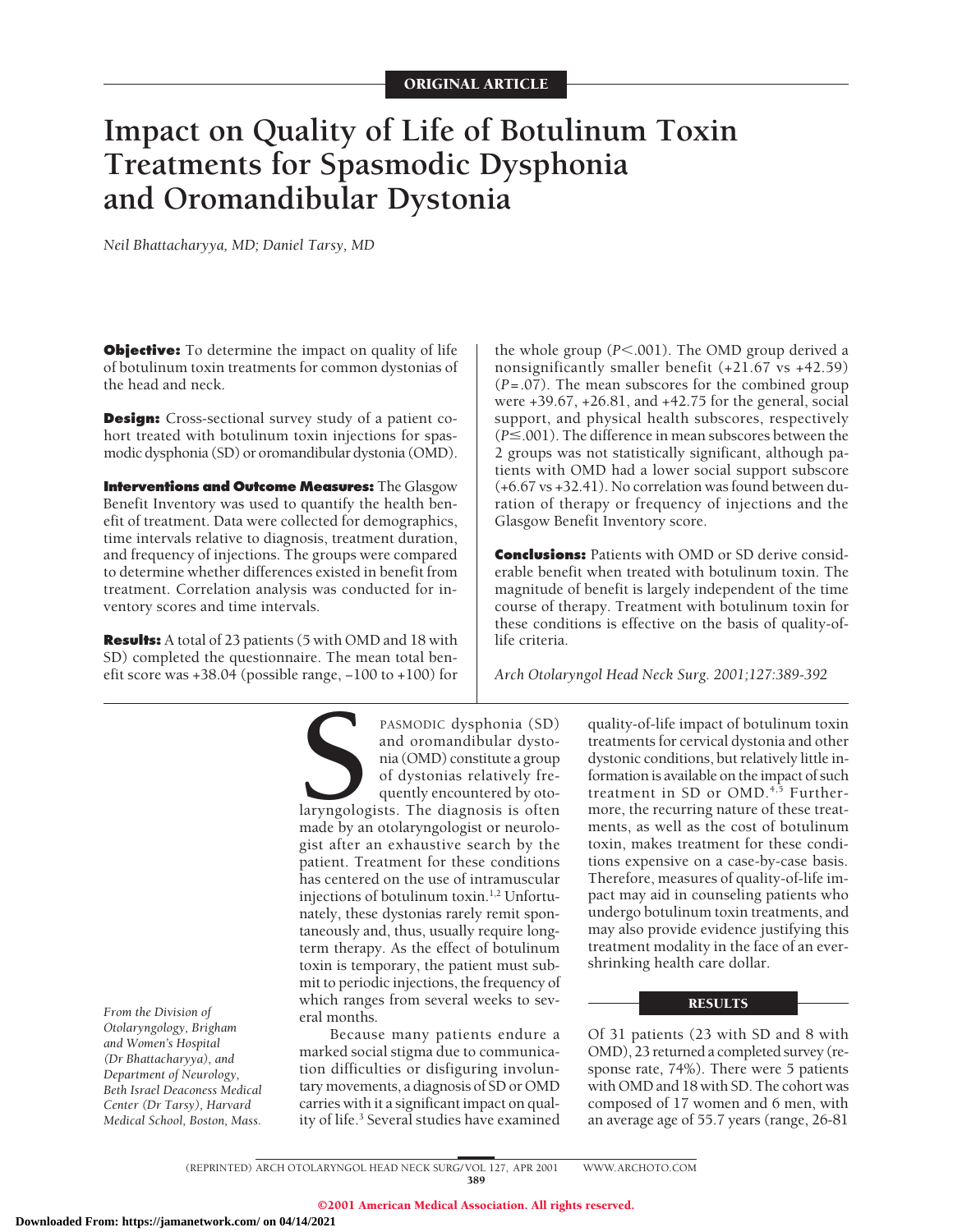## *PATIENTS AND METHODS*

This study was approved by our medical center's Committee on Clinical Investigations. The Glasgow Benefit Inventory (GBI) is a well-studied and validated measure of patient benefit developed especially for otolaryngologic interventions.6 This survey was adapted to examine the quality-of-life impact of repeated botulinum toxin injections for patients with an established diagnosis of SD or OMD. The questionnaire was then administered to a group of 31 patients currently being treated for either SD or OMD with botulinum toxin in a multidisciplinary clinic for movement disorders. Informed consent was obtained from each individual participating in the study.

The data were tabulated and entered into a statistical spreadsheet for analysis. Additional demographic information was gathered from the medical record and confirmed by patient responses on the survey. These data included current age, sex, and dystonia diagnosis. The time interval between onset of dystonic symptoms and diagnosis, average time interval between injections, and duration of therapy with botulinum toxin were also recorded. The data gathered from the GBI were scaled in standard fashion to range from −100 (maximal negative benefit) to +100 (maximal positive benefit).6

Statistical analysis was conducted with the SPSS statistical package (SPSS Inc, Chicago, Ill). Descriptive statistics were computed for the total score, the general subscore, the social support subscore, and the physical health subscore for the GBI elements. The *t* test for a population was used to test the hypothesis that the GBI scores would differ from 0 (as a score of 0 implies no positive or negative benefit). The data were further examined to determine whether differences in GBI score existed between patients with a diagnosis of SD and OMD. Finally, the data were examined to determine whether any correlation existed between patient benefit as measured by the GBI and time interval between diagnosis and therapy, injection frequency, or duration of therapy.

years). The average time interval between the onset of dystonic symptoms and diagnosis was 109.8 months (range, 1 week to 49.7 years). The mean treatment duration was 59.5 months (range, 6-168 months), and the mean time interval between botulinum toxin injections (injection frequency) was 17.8 weeks (standard deviation, 7.3 weeks).

The calculated data for the total score and subscores on the GBI for the entire group and each diagnosis subgroup are displayed in **Table 1**. The combined group derived considerable benefit from recurrent therapy with botulinum toxin for their dystonia, as measured by total score and subscores. Each of these scores demonstrated a statistically significant patient benefit from the injections (Table 1, *t* test). Combined-group patients reported the least benefit from botulinum toxin injections with respect to their social support subscore  $(+26.81)$ .

The patients with OMD reported lower derived benefit from the botulinum toxin injections than the SD group. However, these differences were not significant (*P*..05, Mann-Whitney statistic for differences in means between groups). Notably, patients with OMD reported a lower social support subscore benefit than patients with SD (+6.67 vs +32.41, respectively; *P*=.23). All scores were in the positive range, indicating that patients derived no negative benefit from the injections.

Data from the correlation analysis are presented in **Table 2**. No statistically significant correlation was identified between total GBI score and time interval between symptom onset and diagnosis, duration of therapy, or frequency of injections. Similarly, no correlation was identified between these time intervals and any of the subscores.

#### **COMMENT**

The GBI is an outcomes research tool specifically developed to measure patient benefit from otolaryngologic interventions. As a well-studied and validated research tool, it has been found to be sensitive to changes in quality of life and benefit derived from otolaryngologic interventions.6 It has previously been used to study degree of patient benefit derived from rhinoplasty, acoustic neuroma surgery, and other otolaryngologic interventions, with good success.<sup>7,8</sup> The standard GBI was modified according to existing recommendations for use in quantifying patient benefit from the intervention of botulinum toxin injections for OMD or SD.<sup>9</sup> The orientation of the questions was kept identical to the basic GBI, so as to prevent response bias. In addition to a total score, the GBI also includes subscales related to general health and well-being (general subscale), social support, and physical health. Each of the subscales measures a change in health status possibly produced by the intervention under consideration. As a postintervention questionnaire, it is maximally sensitive to the change in health status produced by the intervention.<sup>6</sup> This questionnaire method was chosen as our outcomes tool because it is simple, it is not overly burdensome for the patient to complete, and it can be applied to patients who have already initiated their therapy. This is especially important because the standard before-and-after design for an outcomes measure would be very difficult to apply to patients who undergo repeated or recurrent forms of therapy, such as botulinum toxin injections. We believe our high response rate at least partially reflects the ease of completion of the GBI outcomes tool.

Two specific questions contained in the GBI merit some comment. Question 16 (Since your "intervention," have you been to a doctor more or less often?) and question 18 (Since your "intervention," have you taken more or less medicine?) may contribute to lower benefit scores for this group of patients. Generally, with a single intervention, such as a surgical procedure, success after that procedure would be characterized by fewer physician visits and the requirement for less medicine. However, patients receiving botulinum toxin therapy require repeated visits for injections, as well as medicine in the form of the botulinum toxin. Therefore, benefit scores on these 2 questions will tend to be low, as evi-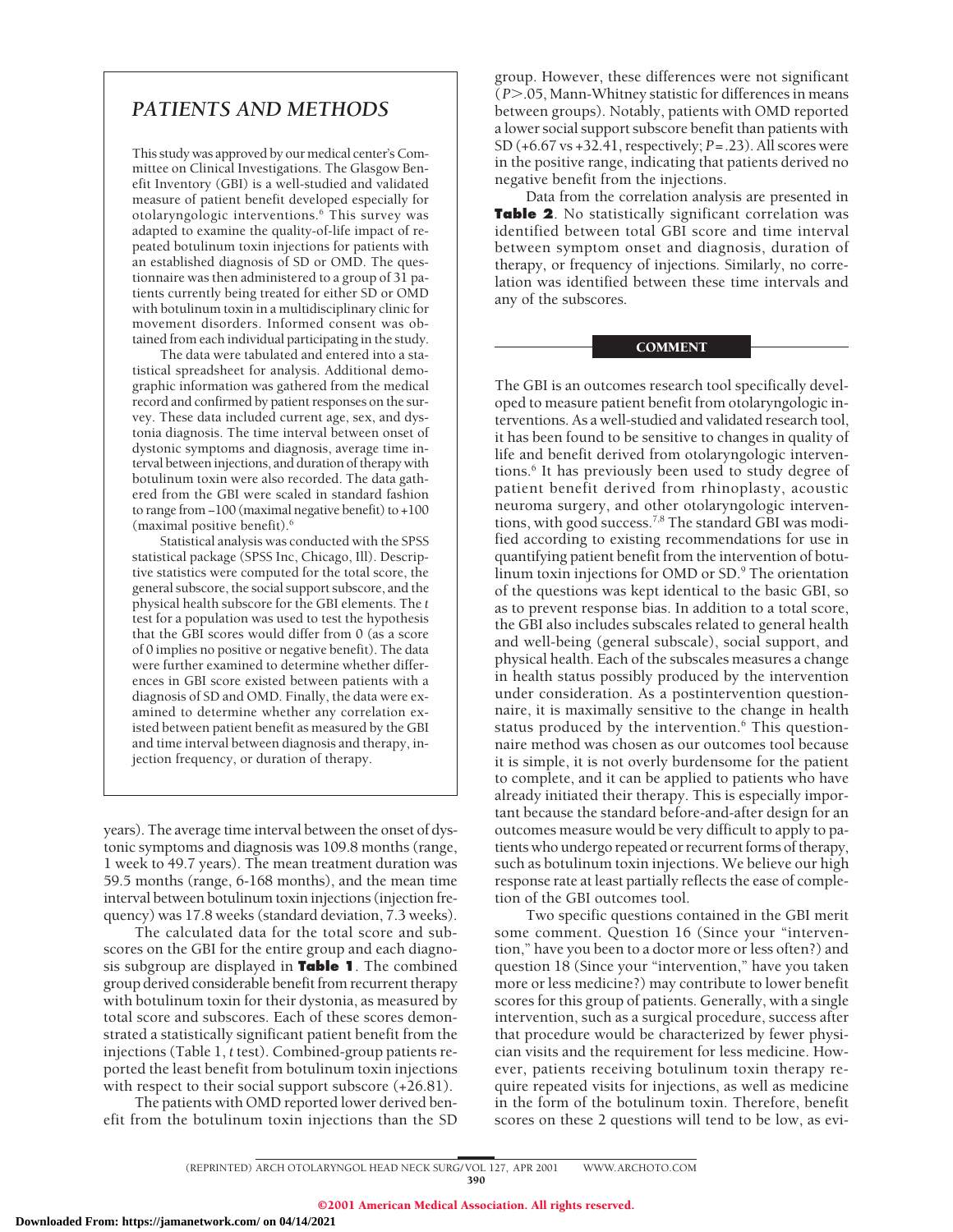| <b>Score</b>             | <b>OMD Group</b> |                 | <b>SD Group</b> |             |                | <b>Combined Group</b> |             |         |
|--------------------------|------------------|-----------------|-----------------|-------------|----------------|-----------------------|-------------|---------|
|                          | <b>Mean</b>      | 95% CI          | <b>Mean</b>     | 95% CI      | P <sup>+</sup> | <b>Mean</b>           | 95% CI      | P‡      |
| Total                    | 21.67            | 10.15-33.19     | 42.59           | 35.87-49.31 | .07            | 38.04                 | 29.29-46.79 | < 0.001 |
| General subscore         | 23.33            | 12.86-33.80     | 44.21           | 37.25-51.17 | .08            | 39.67                 | 31.06-48.28 | < .001  |
| Social support subscore  | 6.67             | $-9.79 - 23.13$ | 32.41           | 21.89-42.93 | .23            | 26.81                 | 13.99-39.63 | .001    |
| Physical health subscore | 30.00            | 18.28-41.72     | 46.30           | 34.38-58.22 | .15            | 42.75                 | 30.56-54.94 | < 0.001 |

\*OMD indicates oromandibular dystonia; SD, spasmodic dysphonia; and CI, confidence interval.

†Mann-Whitney test for differences between groups.

‡ t Test.

denced by our data, with mean patient benefit scores of only +13.0 and +17.0, respectively.

The diagnosis and treatment of OMD and SD were brought to the attention of the otolaryngology and neurology communities largely because of the efforts of Blitzer et al<sup>1,10</sup> and Ludlow et al.<sup>11,12</sup> Until the late 1980s, the adductor and abductor forms of SD (laryngeal dystonia) were often attributed to psychogenic causes. Once the efficacy of botulinum toxin was reported and accepted, these diagnoses became better recognized as manifestations of organic dystonia. Before the establishment of botulinum toxin as an effective therapeutic modality, these patients had limited options for long-term control of their dysphonia or dystonia. It was not uncommon for patients to go many years with an inaccurate diagnosis and without opportunity for adequate treatment. Our data highlight this, with an average interval from onset of symptoms to final diagnosis of more than 9 years. With growing awareness of these dystonias among otolaryngologists and neurologists, and the emergence of botulinum toxin as a safe and effective treatment modality, it is likely that more patients will be properly diagnosed and treated.

Proper diagnosis and treatment of these conditions is essential because both OMD and SD may have a substantial impact on quality of life. Patients with OMD often have distracting or disfiguring involuntary jaw and perioral facial movements, which may affect mastication and speech. Patients with adductor SD usually have a "strainedstrangled" pattern of voicing that decreases vocal projection and may limit intelligibility of speech. Patients with abductor SD may be perceived as extremely nervous and difficult to understand because of their involuntary voice breaks. Several of our patients have been unable to secure employment because employers perceived their speech or movement patterns as abnormal and even potentially offensive to prospective customers.

Several studies have documented an association between SD and psychological dysfunction. Patients with SD exhibit significantly elevated levels of depression and anxiety, which decrease with botulinum toxin therapy.<sup>3,13</sup> In a controlled study, psychological and emotional symptoms and an overall poor quality of life in patients with SD were found to be secondary to, rather than the cause of, the voice disorder.<sup>14</sup> Although these studies examined patients with SD, one would expect similar findings for patients with OMD.

Fortunately, botulinum toxin treatment of these dystonias has been successful. Several studies have

#### **Table 2. Correlation Between Time Intervals and Scores on the Glasgow Benefit Inventory**

|                                    | <b>Time Interval</b>                 |     | Interval<br><b>Between</b><br><b>Injections</b> |     |                               |     |
|------------------------------------|--------------------------------------|-----|-------------------------------------------------|-----|-------------------------------|-----|
|                                    | <b>Symptom Onset</b><br>to Diagnosis |     |                                                 |     | <b>Duration</b><br>of Therapy |     |
| <b>Score</b>                       | Correlation*                         | P   | Correlation                                     | P   | Correlation                   | Ρ   |
| Total                              | 0 11                                 | .65 | $-0.02$                                         | .94 | 0.35                          | .19 |
| General subscore                   | 012                                  | .62 | 0.08                                            | 73  | 0.34                          | -21 |
| Social support<br>subscore         | $-0.09$                              | .69 | $-0.26$                                         | 29  | 0.27                          | .31 |
| <b>Physical health</b><br>subscore | 0.18                                 | .46 | -0.09                                           | -73 | 0.41                          | 11  |

 $*$ Pearson  $x^2$  coefficient.

documented high treatment efficacy as well as a low incidence of side effects in the treatment of OMD and SD. In a 12-year review, Blitzer and associates<sup>2</sup> reported an average benefit of 90% for patients with adductor SD, lasting an average of 15.1 weeks. Benefit was measured by means of the universal SD rating scale. A lower average benefit of 66.7%, lasting an average of 10.5 weeks, was noted for patients with abductor SD. Other studies have documented similar success rates with respect to voice outcomes both qualitatively and quantitatively.15

Our data confirm that patients with OMD and SD derive meaningful and substantial subjective benefit from therapy with botulinum toxin. This holds true for the social support and physical health domains as well. Our finding that the SD group showed a tendency toward greater benefit in total score and in each of the subscores may result from the fact that patients with SD have a more dramatic communication difficulty and perceive a greater benefit when it improves. Patients with OMD usually experience pain and discomfort, with less impact on social interaction, and therefore may derive less benefit on the social support subscore. Notably, however, none of the treatment groups demonstrated a negative benefit score on any element or subscale (Table 1).

We found no correlation between total GBI score or subscores and time interval from symptom onset to diagnosis, duration of therapy, or interval between injections. This suggests that therapeutic benefit is independent of duration of symptoms before treatment, treat